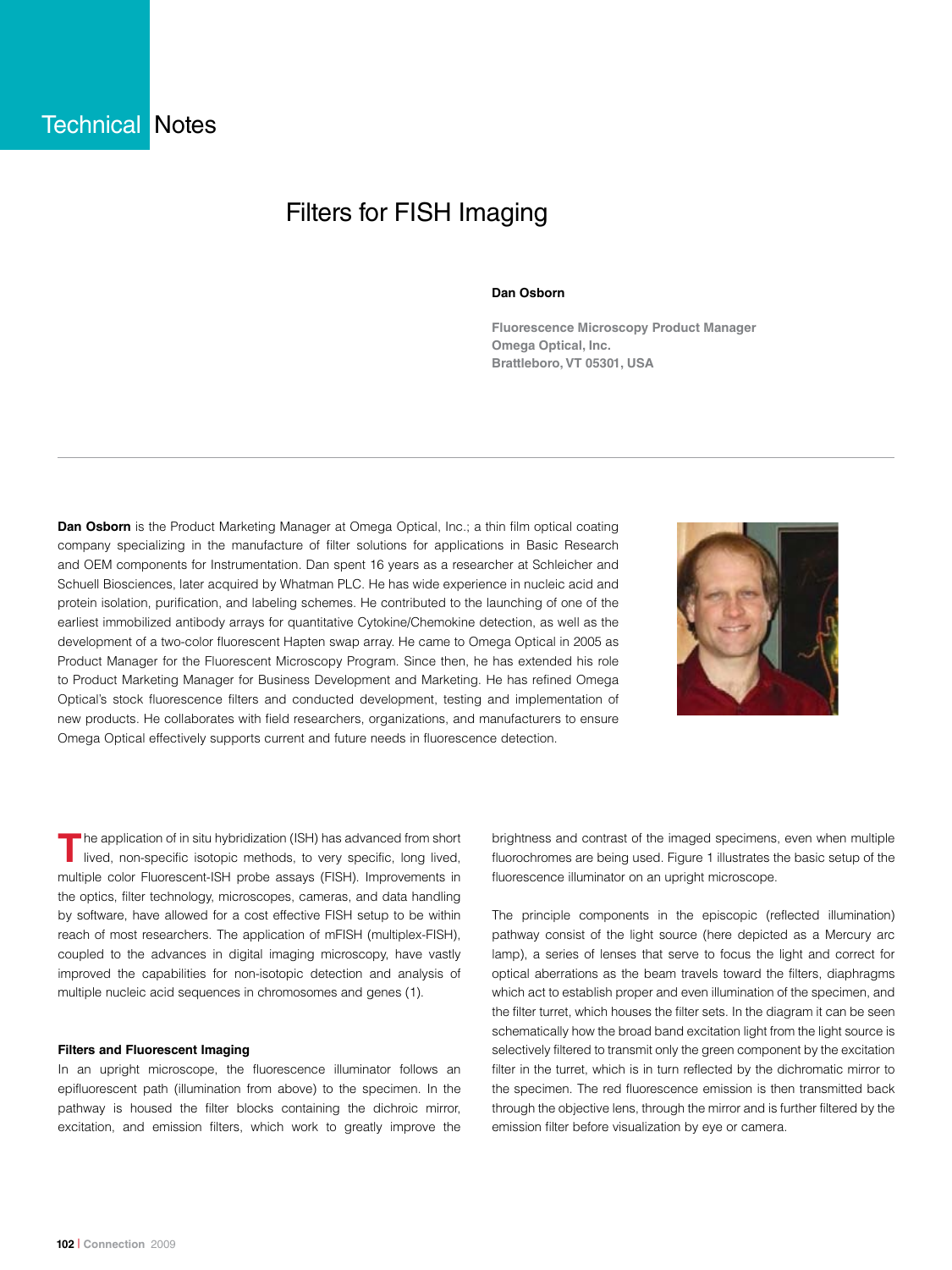

An exploded view of the filter cube is shown in Figure 2. The excitation filter is shown in yellow and the emission filter in red to describe a typical band-pass Texas Red filter set.

## **Filter Descriptions**

Band-pass filters can be described in several ways. Most common is the Center Wavelength (CWL) and Full Width Half Maximum (FWHM) nomenclature, or alternatively, by nominal Cut-on and Cut-off wavelengths. In the former, the exciter in Fig. 2 is described as a 580/20 or, a filter with nominal CWL of 580nm and a FWHM of 20nm. The half maximum value is taken at the transmission value where the filter has reached 50% of its maximum value (Fig. 3, Left). In the latter scheme, the filter would be described as having a Cut-on of 570nm and a Cut-off of 590 nm, no CWL is declared. The Cut-on describes the transition from attenuation to transmission of the filter along an axis of increasing wavelengths. The Cutoff describes the transition from transmission back to attenuation. Both values indicate the 50% point of full transmission.

Cut-on and Cut-off values are also used to describe two types of filters known as Long pass (or high pass) filters (Fig. 4) and short pass (or low pass) filters (Fig. 5).



**Figure 3. Figure 4. Figure 5.**





⋗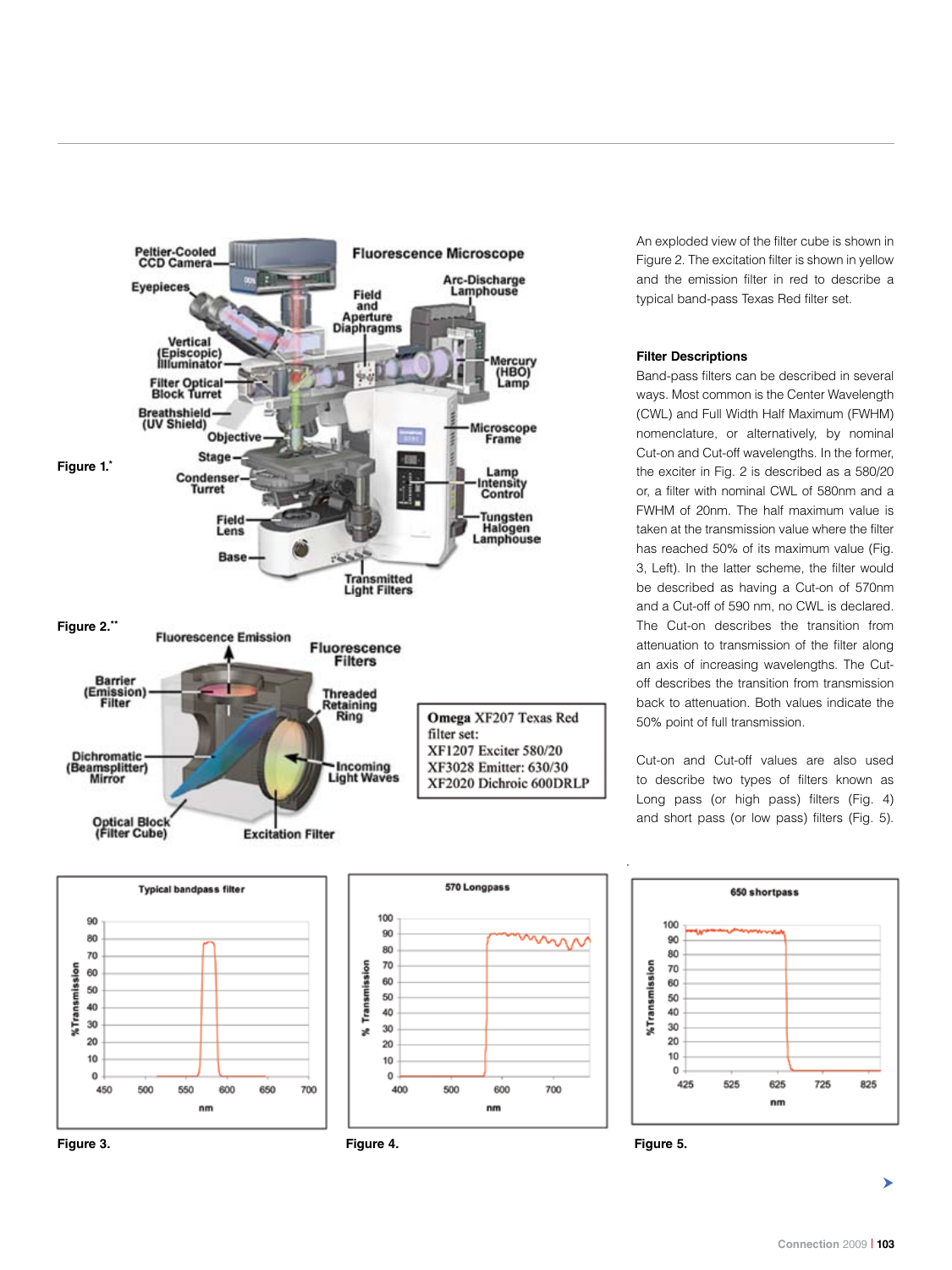"In order to minimize the spectral bleedthrough of very closely spaced fluors in multicolor labeling schemes, specialized narrow band filter sets are needed."

A long pass filter is designed to reflect and/ or absorb light in a specific spectral region, to go into transmission at the Cut-on value (here 570mn) and transmit light above this over a broad wavelength range. A short pass filter does the reverse, blocking the wavelengths of light longer than the Cut-off value for a specific distance, and transmitting the shorter wavelengths. It should be noted that these reflection and transmission zones do not continue indefinitely, but are limited by properties of the coating chemicals, coating design, and the physical properties of light.

#### **Specialized Filters for FISH and mFISH**

The imaging of multiple fluorescent probes requires special considerations towards the set up of the filter blocks in the microscope turret. One strategy is to use individual filter cubes for each probe in the specimen. This is an effective strategy for 6 color viewing (six being the standard number of filter positions in most upright research microscopes), as good spectral isolation of the different probe species can be obtained through careful filter design. This setup also reduces the potential bleaching of the probes by illuminating only one fluorescent species at a time. A potential



Another strategy is to utilize single multiband dichroic mirrors and emission filters and separate exciter filters either in an external slider or filter wheel. This will preserve the image registration and reduce mechanical vibrations, but the trade offs are a reduced brightness of the fluorescence, limitations on how many different probes can be separated, and reduced dynamic range and sensitivity due to the necessary color CCD camera.

Fluorescent microscopes typically come equipped with standard filter cubes for the common DAPI stain, FITC, TRITC, and Texas Red fluors. Standard filter sets have mostly wideband excitation and emission filters (sometimes using long pass emission filters) in order to provide maximal brightness. When employing FISH, these standard sets can work well for 2, 3 and 4 color labeling, but spectral bleedthrough can rapidly become a problem. For instance, FITC is partially visualized through the Cy3 filter, and Cy3.5 can be seen through the Cy5 filter (2).

Figure 6 depicts five different labeled chromosome pairs, the crosstalk between channels is shown by the arrows in the top middle and bottom left images. Bottom right panel is an overlaid and pseudo-colored image of the series.

In order to minimize the spectral bleedthrough of very closely spaced fluors in multicolor labeling schemes, specialized narrow band filter sets are needed. Exciter filters of 10-20nm in bandwidth and emission filters of 20-40nm provide the specificity necessary to achieve



**Figure 6.** (Image courtesy of Octavian Henegariu, Yale University)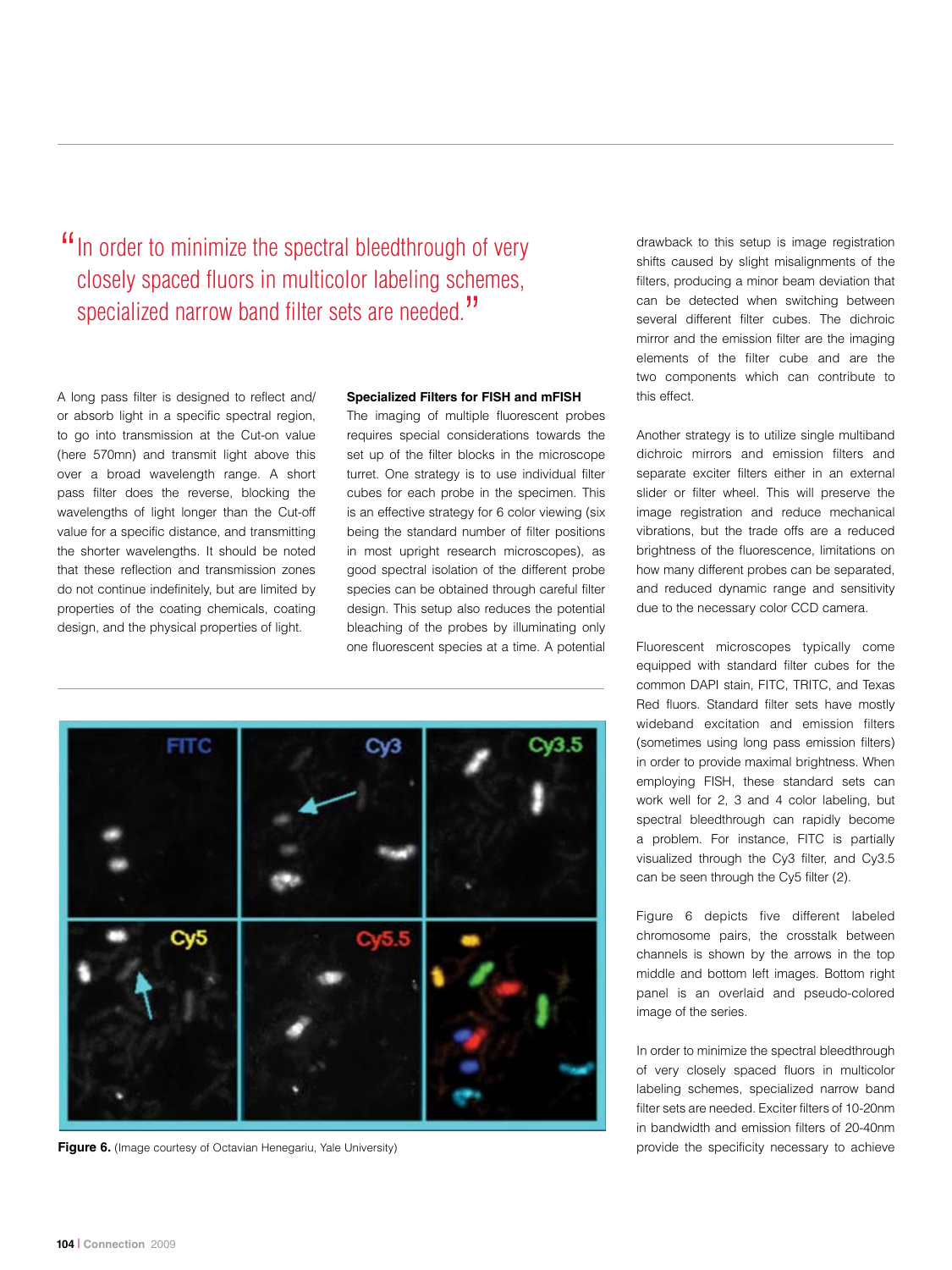







the degree of sensitivity and spectral resolution required in mFISH. Figure 7 shows a typical wide band FITC filter set overlaid on the excitation and emission peaks of FITC and CY 3. Although the filters are designed for covering a substantial area under the absorption and emission curves, there is a significant overlap with both the excitation and emission curves of Cy3, thus resulting in FITC channel contamination by Cy3. A solution is seen in Figure 8, where excitation and emission bands have been narrowed to improve the spectral resolution of FITC from Cy3, especially in the emission band. By limiting the red edge of the emission filter, a reduction in the area under the emission curve of the Cy3 dye of about 4-fold is achieved.

By incorporating the design strategy of narrow band, steep-edged filters, the spectral window for adding multiple fluorescent probes widens without the cost of adding emission bleed though between fluors.

This can be seen in Figure 9 where three fluors are effectively separated within a spectral window of less than 300nm.

A fourth dye, such as Cy 3.5, could easily be incorporated in this scheme as well in the 570-620nm region, but is left off to reduce congestion.

The demands on the filters used for mFISH are such that it is necessary to provide a specific category of products which are matched together to make optimal use of the available bandwidth for each mFISH fluor.

Table 1 shows the Omega Optical series of filter sets for the more prevalent fluors used in mFISH, along with excitation and emission filter bandwidths. Note all are single fluor sets except XF231 and 232 which used single exciters for each fluor and triple band dichroic and emission filters. This setup minimizes registration shift and stage movement by requiring only that an external filter slider or wheel be moved to excite the different dyes while the multiband dichroic

>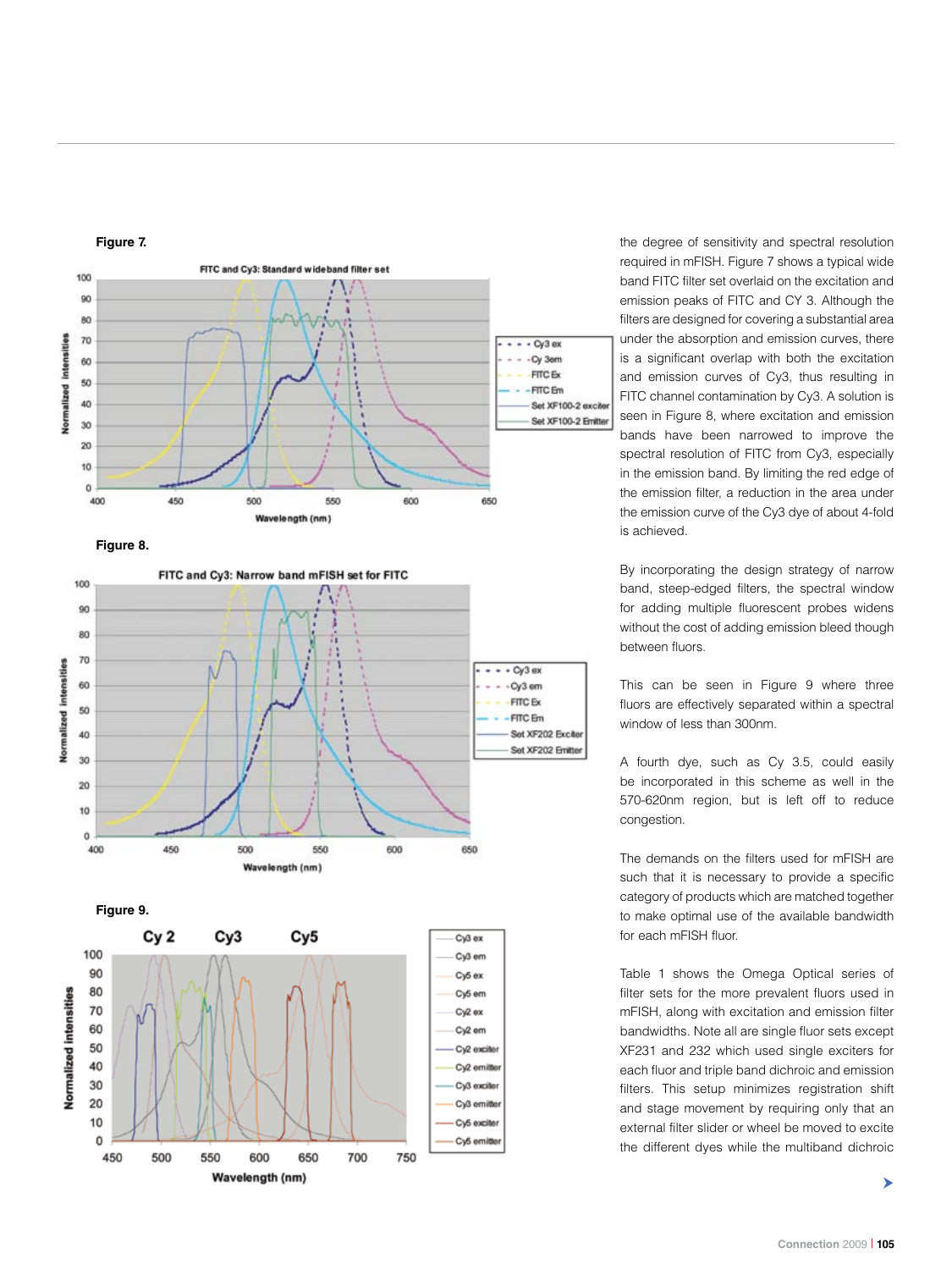## **Table 1.**

| <b>Set Name</b>  | <b>Fluorophores</b>   | <b>Filters</b>                                                                                                                    |                   |                 |
|------------------|-----------------------|-----------------------------------------------------------------------------------------------------------------------------------|-------------------|-----------------|
| XF <sub>06</sub> | DAPI, AMCA            | Exciter: 365/50                                                                                                                   | Dichroic: 400DCLP | Emitter: 450/65 |
| <b>XF201</b>     | <b>DEAC</b>           | Exciter: 436/8                                                                                                                    | Dichroic: 455DRLP | Emitter: 480/30 |
| <b>XF202</b>     | FITC, Cy2             | Exciter: 485/20                                                                                                                   | Dichroic: 505DRLP | Emitter: 530/30 |
| <b>XF203</b>     | Alexa 532             | Exciter: 520/18                                                                                                                   | Dichroic: 545DRLP | Emitter: 565/20 |
| <b>XF204</b>     | Cy3, TRITC, Alexa 546 | Exciter: 546/10                                                                                                                   | Dichroic: 555DRLP | Emitter: 580/30 |
| <b>XF206</b>     | Cy3.5                 | Exciter: 572/15                                                                                                                   | Dichroic: 590DRLP | Emitter: 620/35 |
| <b>XF207</b>     | Texas Red, Alexa 594  | Exciter: 580/20                                                                                                                   | Dichroic: 600DRLP | Emitter: 630/30 |
| <b>XF208</b>     | Cy5, Alexa 647        | Exciter: 640/20                                                                                                                   | Dichroic: 650DRLP | Emitter: 682/22 |
| <b>XF210</b>     | Cy5.5                 | Exciter: 665/32                                                                                                                   | Dichroic: 692DRLP | Emitter: 710/40 |
| <b>XF231</b>     | DAPI/FITC/TRITC       | Single exciters for each dye can be housed in external filter wheel,<br>triple band dichroic and emitters housed in filter holder |                   |                 |
| <b>XF232</b>     | DAPI/FITC/ Texas Red  | Single exciters for each dye can be housed in external filter wheel,<br>triple band dichroic and emitters housed in filter holder |                   |                 |